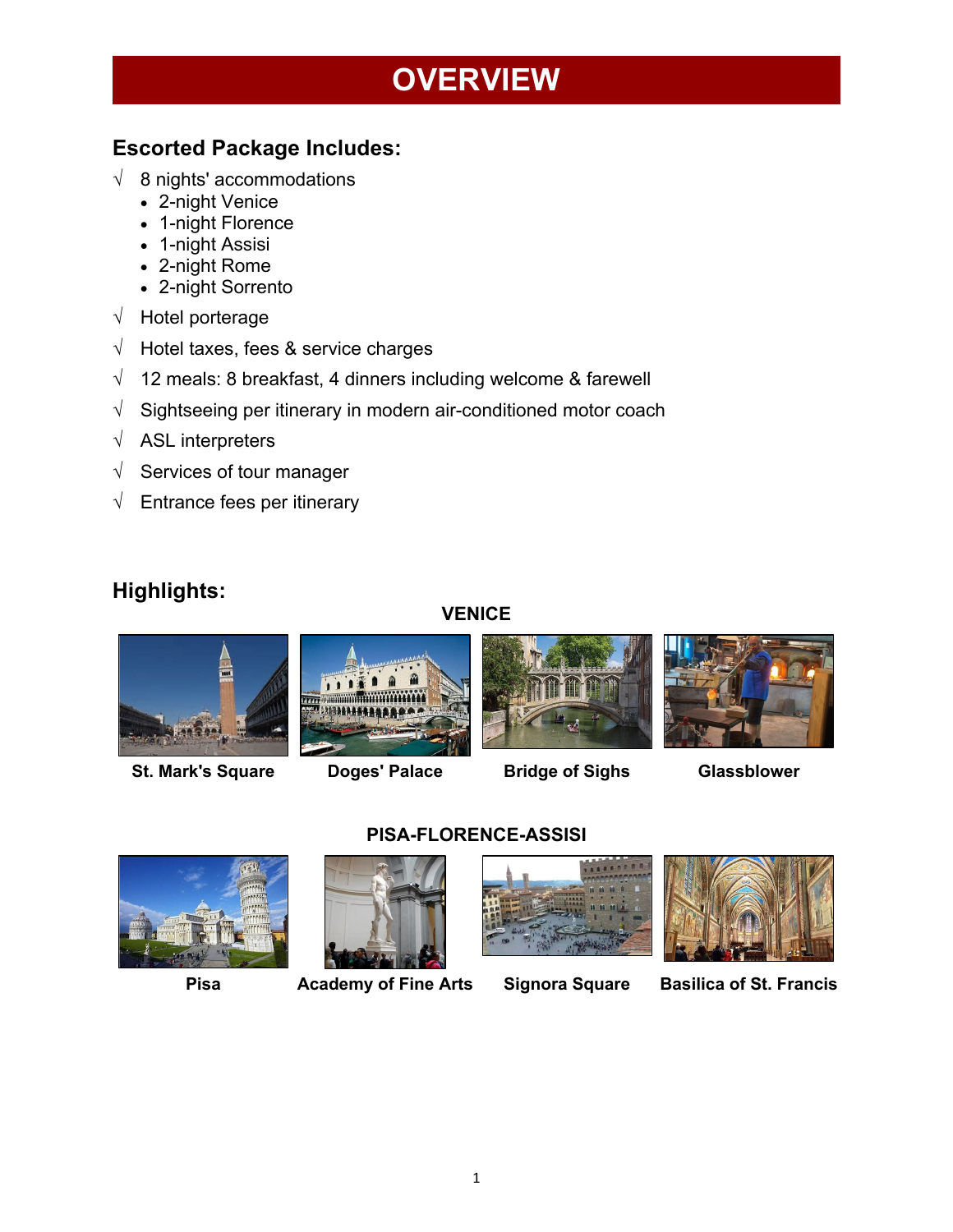## **OVERVIEW**

#### **ROME**







**Vatican Museums Sistine Chapel St. Peter's Square Basilica**





**Colosseum**





### **Pompeii City View**

## **Optional Experiences:**

## **VENICE**

**POMPEII-SORRENTO**



### **GONDOLA**

When in Rome, do as the Romans -- and when in Venice, head right for the gondolas! Hop aboard a traditional gondola for a ride through the magical Venetian canals.

**Price Range:** \$51 - \$100



### **VENETIAN DINNER**

The magic of Venice comes to life as you enjoy an unforgettable evening of gourmet specialties at one of the city's most celebrated restaurants.

**Price Range:** \$51 - \$100